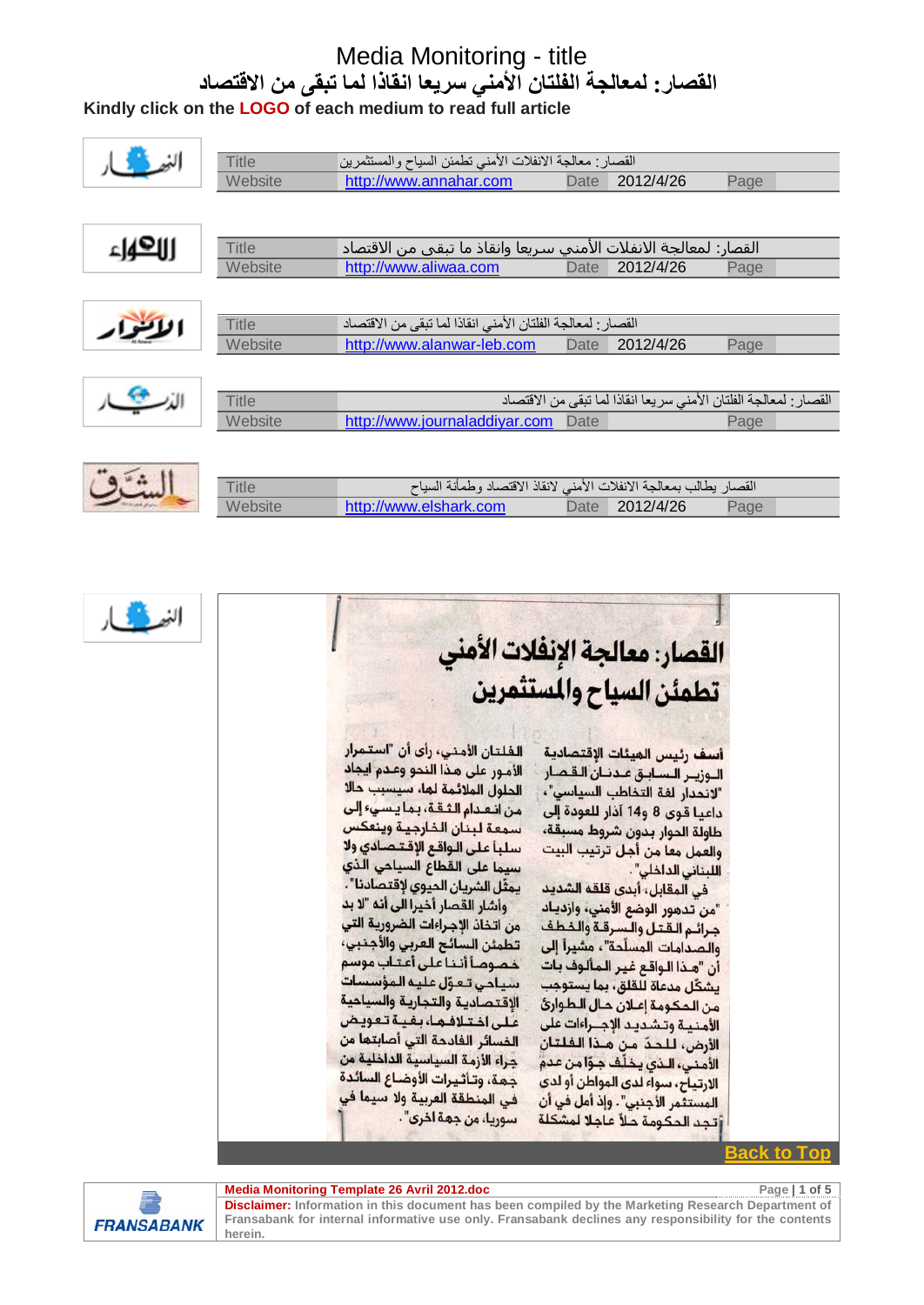#### االكهاء

### القصار: لمعالجة الإنفلات الأمنى سريعا وإنقاذ ما تبقى من الإقتصاد

أسف رئيس الهيئات الإقتصادية الوزير السابق عدنان القصار. ولانحدار لغة التختاطية التورير.<br>عدنان القصار. ولانحدار لغة التخاطب السياسي»، وشدد<br>على «ضـرورة البعودة إلى لغة المنطق والإحتكام إلى صحور الذي يمثل في هذه المنطق والإحتمام إلى<br>الحوار الذي يمثل في هذه الرحلة المسيرية من تاريخ<br>الفاقة ال المنطقة العربية، خشبة الخلاص للبنان واللبنانيين، من هنا لا بد على القوى في الثامن والرابع عشر من آذار، العودة إلى طاولة الحوار بدون شروط مسبقة، والعمل سوياً من أجل ترتيب البيت اللبناني الداخلي،.

في المقابل، أبدى القصار في تصريح له أمس قلقه الشديد «من تدهور الوضيع الأمني في البلاد، وارْبِياد<br>حيائه القتل عالم جرائم القتل والسرقة والخطف والصدامات السلّحة على كل الأراضي اللبنانية»، مشيراً إلى أن «هذا الواقع غير المالوف بات يشكل مدعاة للقلق، الأمر الذي يستوجب على الحكومة إعلان حالة الطوارئ الامنية وتشديد الإجراءات على الأرض، وإعطاء الأوامر للعناصر الأمنية بتكثيف دورياتها، من أجل الحدّ من هذا الفلتان الأمنيّ، الذي يخلق جوًا من عدم الارتياح، سواء لدى المواطن اللبناني أولدى المستثمر الأجنبي».

وإذ أمل في أن تجد الحكومة حلاً سريعاً لمشكلة <mark>الفلتان الأمني، رأى أن «استمرار الأمور على هذه الحالة</mark>

وعدم أيجاد الحلول الملائمة لها، سوف يخلق حالة س التعدام الثقة، الأمر الذي يسيء إلى سمعة لبنان<br>من التعدام الثقة، الأمر الذي يسيء إلى سمعة لبنان<br>الخارجية ما ينعمن سلباً على الواقع الإقتصادي . مسيحا على القطاع السياحي الواضع الإستعدادي<br>ولا سيعا على القطاع السياحي الذي يمثل الشريان<br>الحيوي للاقتصاد القياشي، ورأى أنه «لا يجوز الإيقاء . سيوي تخصصات مستعي». وزاي أنه دو يجوز الإبعاء<br>على معالجة الأمن بالتراضي»، لكنه شدد علي أن «القوى<br>الله نوق و اللوقو الق الأمنية مطالبة بالضرب بيد من حديد، وتعقّب المجرمين والعابثين بالامن الوطني، إلى أي جهة انتموا، وسوقهم إلى العدالة، بما يساعد في الحفاظ على الاستقرار<br>العام العدالة، بما يساعد في الحفاظ على الاستقرار الداخلي وتعزيز ثقة اللبناني أولا والمجتمع الدولي ثانيا بِلَّبِنَانِ».

وختم القصار: لا بد على الحكومة والأجهزة الأمنية كافة، اتخاذ الإجراءات الضرورية التي تطمئن السائح العربي والأجنبي المجيء العنزورية التي تطعن السابع<br>العربي والأجنبي للمجيء إلى لبنان، خصوصاً اننا على<br>أعتاب موسم سياحي تعوّل عليه المؤسسات الإقتصادية<br>والتجارية والسياحية على اختلافها، بهدف التعويض عن الخسائر الفائحة التي أصابتها جراء الآزمة السياسية الداخلية من جهة، وتأثيرات الأوضاع السائدة في المنطقة العربية ولا سيما في سوريا، من جهة اخرى.

**Back to Top**



**Media Monitoring Template 26 Avril 2012.doc Page | 2 of 5**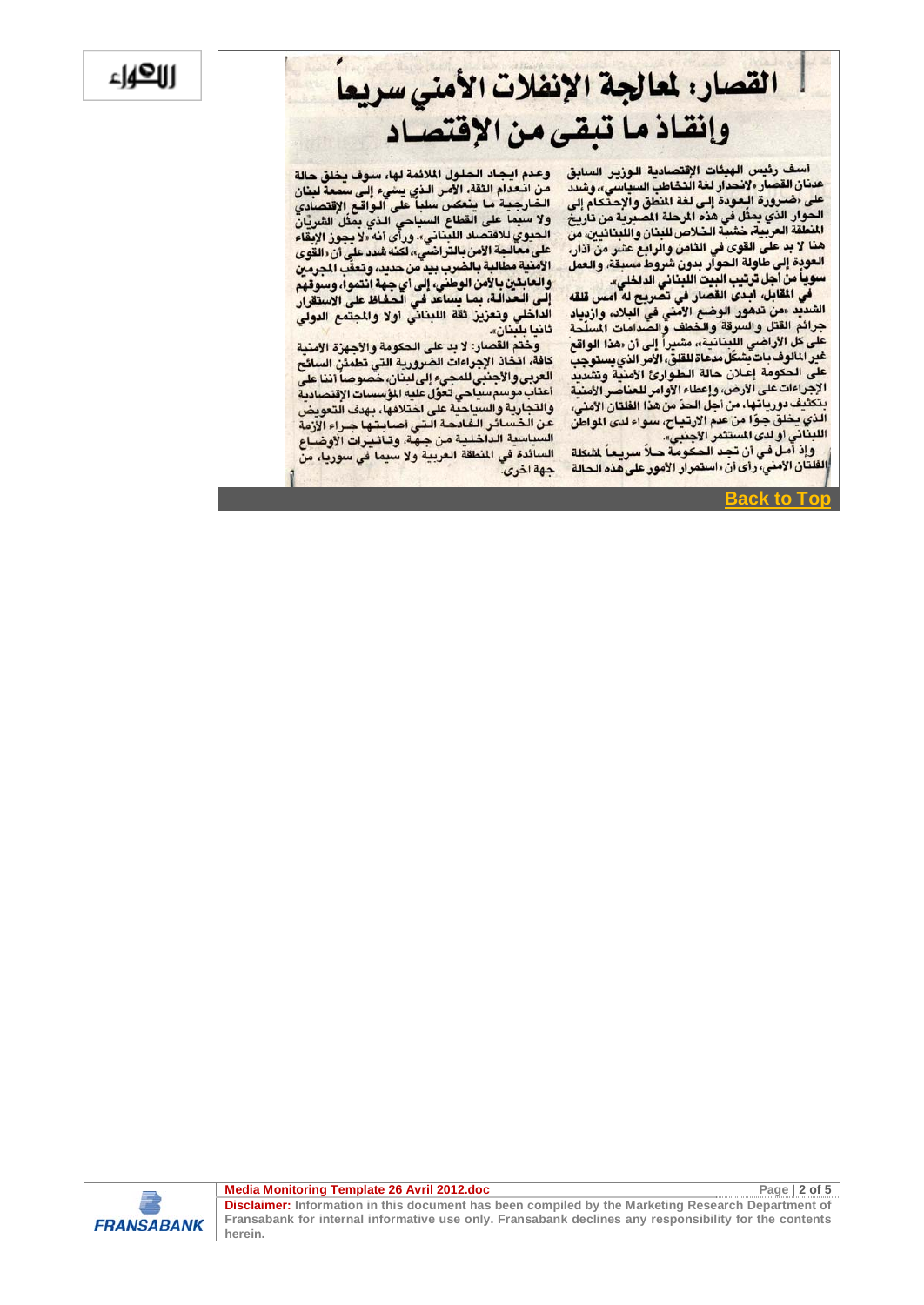## القصار، لعالجة الفلتان الامني انقاذا لما تبقى من الاقتصاد

أسف رئيس الهيئات الإقتصادية، الوزير السابق عدنان اسف رئيس الهيئات الإقتصادية. الورير السياسي:<br>القصار في تصريح امس لانحدار لغة التخاطب السياسي: مشددا على ضرورة العودة إلى لغة المنطق والاحتكام إلى الحوار الذي يمثل في هذه المرحلة المصيرية من تاريخ المنطقة العربية خشبة الخلاص إلى لبنان واللبنانيين، من هنا لا بد على القوى في الثامن والرابع عشر من أذار، العودة إلى طاولة الحوار من دون شروط مسبقة، والعمل معا من أجل ترتيب البيت اللبناني الداخلي.

وابدي قلقه الشديد من تدهور الوضع الأمني في البلاد وازدياد جرائم القتل والسرقة والخطف والصدامات السلحة واردياء بيرسم.<br>على الأراضي اللبنانية كافة، مشيرا إلى أن هذا الواقع غير المألوف بات يشكل مدعاة للقلق، الأمر الذي يستوجب على الحكومة، إعلان حال الطواريء الأمنية وتشديد الإجراءات الحدومة، إعلان حان الطواريء الأسلوبي.<br>على الأرض وإعطاء الأوامر للعناصر الأمنية بتكثيف دورياتها من أجل الحد من هذا الفلتان الأمني الذي يخلق جوا من عدم الارتياح، سواء لدى المواطن اللبناني، أو لدى المستثمر الأجنبي.

وأمل في أن تجد الحكومة حلا سريعا لشكلة الفلتان الأمني، ورأى أن استمرار الأمور على هذه الحال وعدم ايجاد الامني، وزاي أن استمرار أو موركسي تصدد حسن لا تقديم الأمر<br>الحلول الملائمة لها سوف يخلق حالا من انعدام الثقة، الأمر الذي يسيء إلى سمعة لبنان الخارجية، ما ينعكس سلبا .<br>على الواقع الإقتصادي ولا سيما على القطاع السياحي الذي يمثل الشريان الحيوي للاقتصاد اللبناني.

وأكد القصار أنه لا يجوز الإبقاء على معالجة الأمن بالتراضي، مشددا على أن القوى الأمنية مطالبة بالضرب بيد من حديد، وتعقب الجرمين والعابثين بالأمن الوطني إلى أي جهة انتموا، وسوقهم إلى العدالة، بما يساعد في الحفاظ على الاستقرار الداخلي، وفي تعزيز ثقة اللبناني أولا والمجتمع الدولي ثانيا بلبنان.

وختم: لا بد على الحكومة والأجهزة الأمنيـة اتـخـاذ الإجراءات الضرورية التي تطمئن السائح العربي والأجنبي للمجيء إلى لبنان، وخصوصا أننا على أعتاب موسَّم سياحي تعول عليه المؤسسات الإقتصادية والتجارية والسياحية.

**Back to To** 



**Media Monitoring Template 26 Avril 2012.doc Page 13 of 5 Page 13 of 5** 

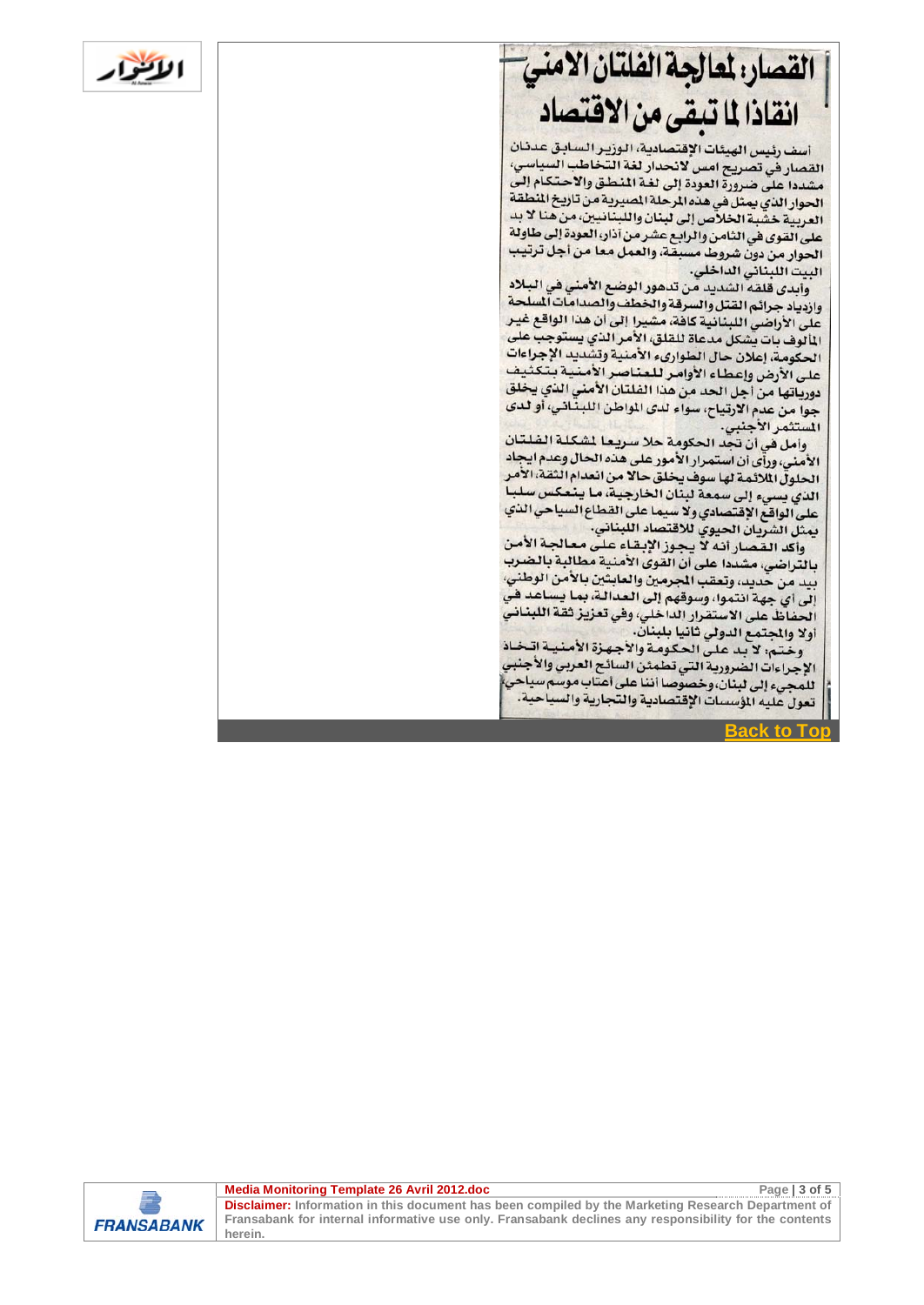

### القصار : لمعالجة الفلتان الأمنى سريعاً إنقاذا لما تبقى من الإقتصاد

أسف رئيس الهدخات الإقتصادية: الوزير السابق عدنان القصار، لانحدار لغة التخاطب السياسي، وشذد على «ضنورة العنودة إلى لغنية المنطق، والاحتكام إلى الحوار، الذى بمثل فى هذه المرحلة المسيرية من تاريخ المنطقة العريبة خشيبة الخلاص إلى لينان واللينانيين، من هنا لايد على القوى في الشامن والرابع عشر مِن آذار، العودة إلى طاولة الحوار من دون شروط مسبقة، والعلمل ملعنا من أجل ترتيب

البيت اللبناني الداخلي». في المقابل، أبدى القصار قلقه الأمني في البلاد، وازدياد جرائم القسل والسرقة والخطف، والصدامات المسلحة على الأراضى اللبنانية كافة، مشيرا إلى أن «هذا الواقع غير المألوف بات يشكل مدعاة للقلق، الأمر الذي يستوجب على الحكومة، إعلان حسال الطواريء الأمنية، وتشديد الإجراءات على الأرض، وإعطاء الأوامر للعناصر الأمنية بتكثيف دورياتها، من أجل الحد من هذا الفلتسان الأمني الذي بخلق جوامن عدم الارتياح، سواء لدى المواطن اللبناني، أو لدى المستثمر الأجنبي».

القصّار الذي أمل في أن تجد الحكومة حلا سريعا، لشكلة الفلتان الأمنى، رأى أن «استمرار الأمور على هذه الحسال وعدم ابجاد الحلول الملائمة لها سوف بخلق حـالا من انعـدام الثقـة، الأمر الذي يسيء إلى سـمـعـة لبنان الخـارجـيـة، مـا يـنعكس سلبا على الواقع الإقتصادي ولا سيما على القطاع السياحي الذى يمثل الشريبان الحيبوي للاقتصاد اللبناني. واذ أكد القصار، أنه لا يجوز

Back to

الإبقاء، على معالجة الأمن بالتراضى، شدد على أن .<br>«القدوى الأمنيسة مطالبية بالضرب بيد من حديد، وتعقّب المجرمين والعسابثين بالأمن الوطني، إلى أي جهة انتموا، وسوقهم إلى العبدالة، بما يساعدني الدفاظ على الاستقرار الداخلي، وفي تعزيز ثقة اللبناني أولاوالمج الدولي ثانيا بلبنان».<br>وخـتـم القـصـّــار «لابـد علي

الحكومــة، وكـافــة الأجــهــزة الأمندة، اتخاذ الإجراءات الضرورية، التي تطمئن السائح العربي والأجنبي للمجيء إلى لبنان، وخصوصا أننا على أعتاب موسم سياحي، تعول عليه المؤسسات الإقتصادية والتدارية والسباحية على اختلافها، بهدف التعويض عن الخسائر الفادحة التي أصابتها من جـراء الأزمــة الســيــاســيــة الداخلية من جهة، وتأثيرات الأوضاع السائدة في المنطقة العربية، ولاسيما في سوريا، من جهة أخرى».



**Media Monitoring Template 26 Avril 2012.doc Page 14 of 5 Page 14 of 5**